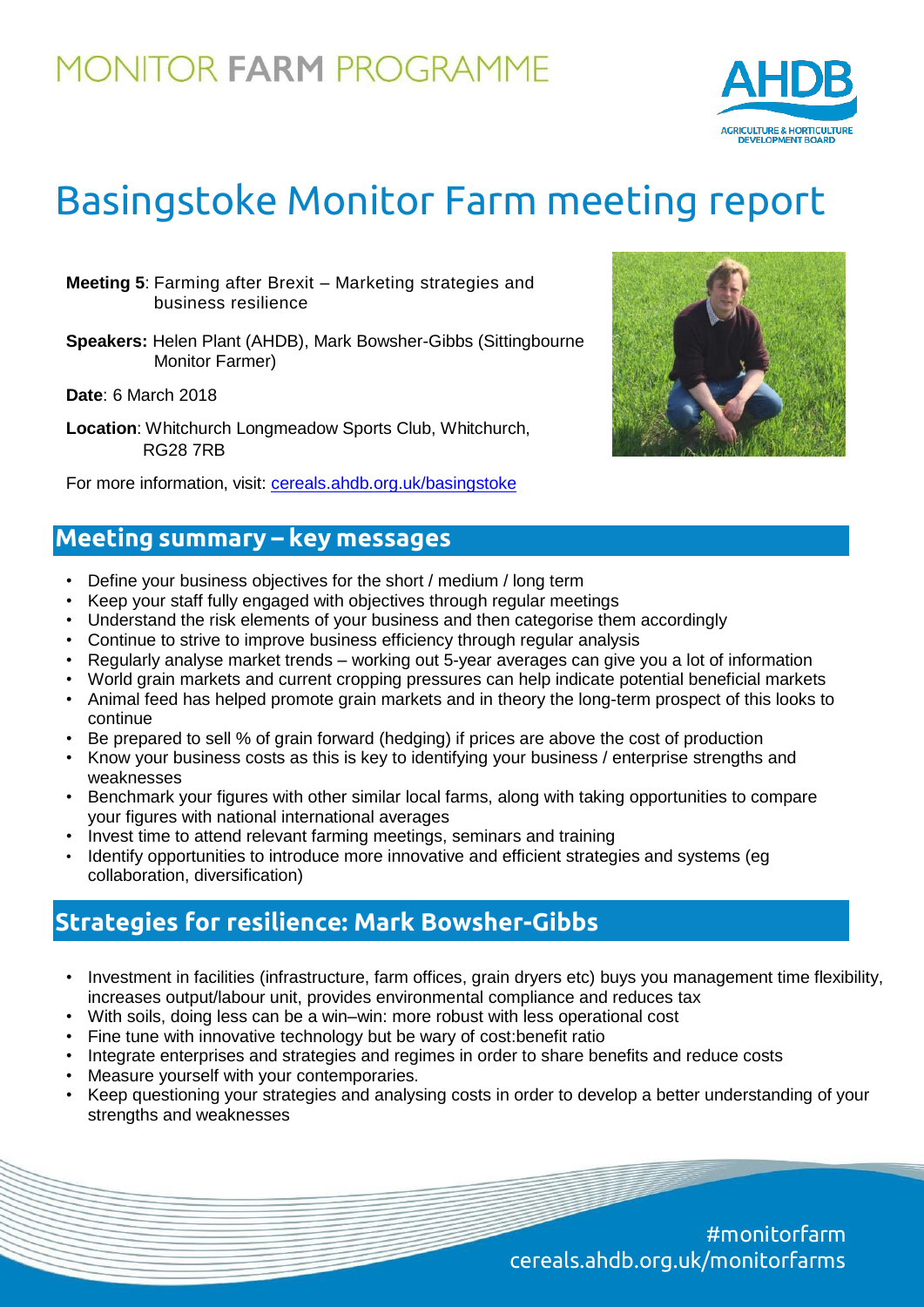# **10NITOR FARM PROGRAMME**



### **Is your arable business fit for the future?**

- There is a real risk that tariffs are about to up the complexity of the UK market
- The global market is presenting some fairly benign conditions right now but there are some watch areas developing
- From a UK perspective, the key trend has been the shift away from wheat over the past decade
- Combined with typically average yields in 2016 & 2017, this is reducing UK reliance on export markets – this has allowed the UK price to rise relative to world prices, but brings the threat of imports
- Unless yields are again above average in 2018, UK supplies could well be tight again next season

#### **Understanding the potential impacts of Brexit**

- Examine the potential impact of various scenarios on farm business income
- Identify parameters within businesses control in order to help levy payers prepare for Brexit and get 'fit for the future'
- AHDB have mapped out a range of possible post-Brexit situations and their effect on UK farming, for details see [Brexit scenarios: an impact assessment](https://ahdb.org.uk/brexit/documents/Horizon_BrexitScenarios_Web_2017-10-16.pdf)

### **Find out more – Links to AHDB information sheets or research**

[Brexit scenarios: an impact assessment](https://ahdb.org.uk/brexit/documents/Horizon_BrexitScenarios_Web_2017-10-16.pdf) [Post-Brexit prospects for UK grains](https://ahdb.org.uk/documents/Horizon_Brexit_Analysis_june2017.PDF) [Grain market update –](https://www.youtube.com/watch?v=EEI8EAxzUVY) February 2018 [AHDB Market news](https://cereals.ahdb.org.uk/markets/market-news.aspx) **[Farmbench](https://farmbench.ahdb.org.uk/)** For more information on Brexit, visit [ahdb.org.uk/brexit](https://ahdb.org.uk/brexit/)



## **Next meeting**

**Date:** 6 June 2018 **Topic**: Summer meeting **Time:** 10.00–13.30 **Location:** Southfields Farm, Whitchurch, Hampshire RG28 7JI

**For more information contact:** Paul Hill E: [paul.hill@ahdb.org.uk](mailto:paul.hill@ahdb.org.uk) M: 07964 243699 [@Cereals\\_SE](https://twitter.com/Cereals_SE)

**To find out more about Farmbench, AHDB's benchmarking tool, contact:** Emma Nankervis E: [emma.nankervis@ahdb.org.uk](mailto:emma.nankervis@ahdb.org.uk) M: 07931 017763

While the Agriculture and Horticulture Development Board seeks to ensure that the information contained within this document is accurate at the time of printing, no warranty is given in respect thereof and, to the maximum extent permitted by law, the Agriculture *and Horticulture Development Board accepts no liability for loss, damage or injury howsoever caused (including that caused by negligence) or suffered directly or indirectly in relation to information and opinions contained in or omitted from this document.* Reference herein to trade names and proprietary products without stating that they are protected does not imply that they may be regarded as unprotected and thus free for general use. No endorsement of named products is intended, nor is any criticism implied of *other alternative, but unnamed products.*

*AHDB Cereals & Oilseeds is part of the Agriculture and Horticulture Development Board (AHDB) © Agriculture and Horticulture Development Board 2018*

> #monitorfarm cereals.ahdb.org.uk/monitorfarms